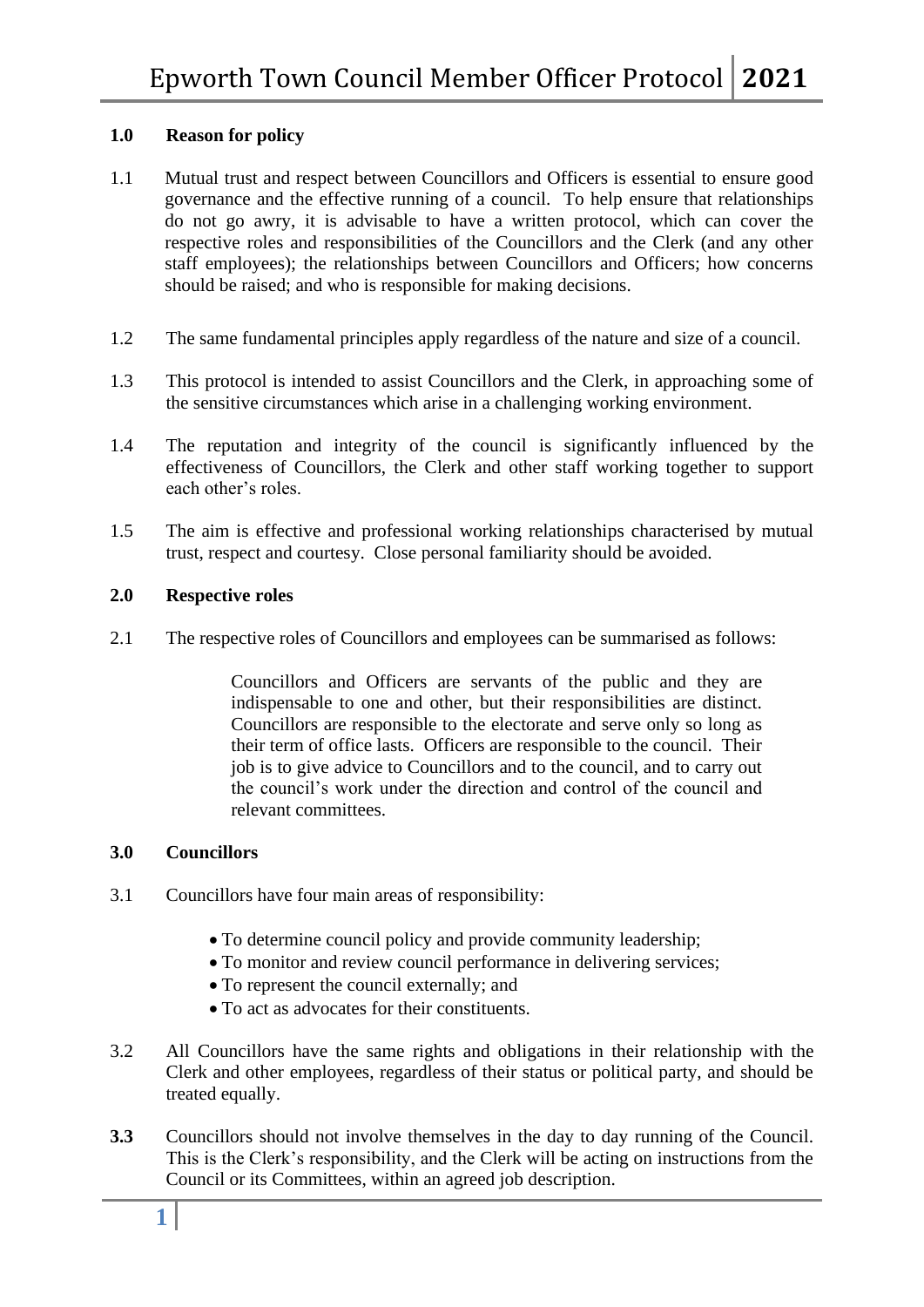3.4 Committee Chairman and Vice-Chairman have additional responsibilities. These responsibilities mean that their relationships with employees may be different and more complex than those of other Councillors. However, they must still respect the impartiality of Officers and must not ask them to undertake work of a party political nature, or to do anything which would prejudice their impartiality.

# **4.0 Officers**

- 4.1 The role of Officers is to give advice and information to Councillors and to implement the policies determined by the Council.
- 4.2 In giving such advice to Councillors, and in preparing and presenting reports, it is the responsibility of the Officer to express his/her own professional views and recommendations. An Officer may report the views of individual Councillors on an issue, but the recommendation should be the Officer's own. If a Councillor wishes to express a contrary view they should not pressurise the officer to make a recommendation contrary to the officer's professional view, nor victimise an officer for discharging his/her responsibilities.

### **5.0 Respective expectations**

- 5.1 All Councillors can expect:
	- a commitment from Officers to the Council as a whole, and not to any individual Councillor, group of Councillor's or political group;
	- a working partnership;
	- Officers to understand and support respective roles, workloads and pressures;
	- A timely response from Officers to enquiries and complaints:
	- Officer's professional advice, not influenced by political views or personal preferences;
	- regular, up to date, information on matters that can reasonably be considered appropriate and relevant to their needs, having regard to any individual responsibilities or positions that they hold;
	- Officers to be aware of and sensitive to the public and political environment locally;
	- training and development opportunities to help them carry out their role effectively;
	- not to have personal issues raised with them by Officers outside the council's agreed procedures;
	- that Officers will not use their contact with Councillors to advance their personal interests or to influence decisions improperly;
	- that Officers will at all times comply with the relevant code of conduct.
	- respect, courtesy, integrity and appropriate confidentiality from Officers. All matters regarding personnel and personal issues should be treated as confidential, this includes but not restricted to conversations, emails, text or letter. They should not be discussed, forwarded or carbon copied (cc'd) to anybody other than the original recipient unless agreed by the original sender.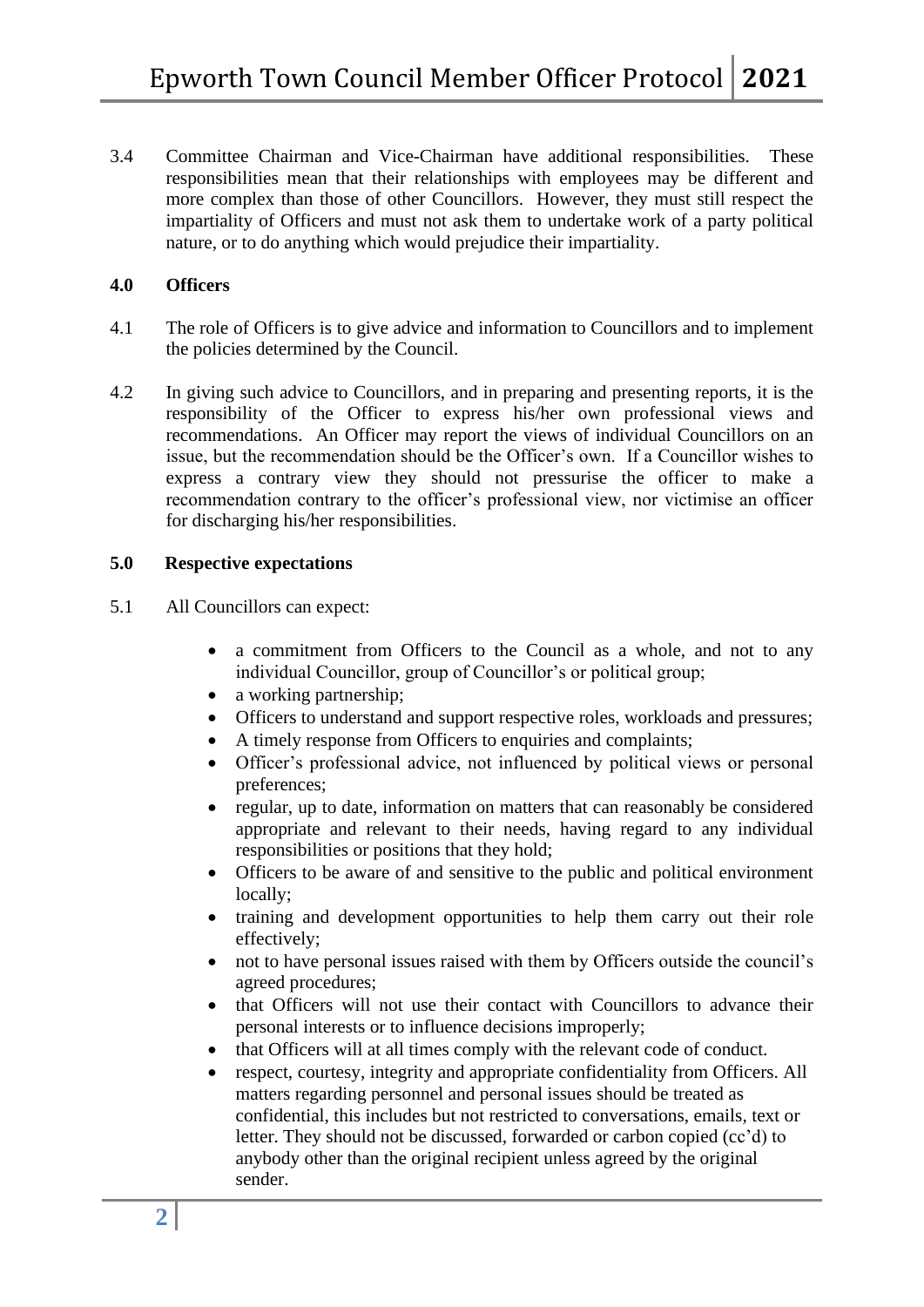- 5.2 Officers can expect from Councillors:
	- a working partnership;
	- an understanding of, and support for, respective roles, workloads and pressures;
	- leadership and direction;
	- respect, courtesy, integrity and appropriate confidentiality;
	- not to be bullied or to be put under undue pressure;
	- that Councillors will not use their position or relationship with officers to advance their personal interests or those of others or to influence decisions improperly;
	- that Councillors will at all times comply with the council's adopted Code of Conduct.
- 5.3 Some General Principles:
	- Close personal relationships between Councillors and Officers can confuse their separate roles and get in the way of the proper conduct of Council business, not least by creating a perception in others that a particular Councillor or Officer is getting preferential treatment.
	- Special relationships with particular individuals or party political groups should be avoided as it can create suspicion that an employee favours that Councillor or political group above others.

# **6.0 Political Groups**

- 6.1 The operation of political groups is becoming more of a feature within parish councils. Councillors are elected to serve their community and should ensure that is the guiding principle by which decisions are made. Party politics within a parish or town council can pose particular difficulties for employees in terms of accountability. The council remains the employer and staff, via the management structure, are answerable to the council as a whole.
- 6.2 Party political groups have no power to require the Clerk or any other employee to attend group meetings or to prepare written reports for them, and employees can legitimately refuse to do so. The Clerk is responsible to the council as a whole and should not take action under instructions from any individual Councillor, even if he/she has been styled as 'Leader' of the Council.
- 6.3 If your council has adopted party political groupings, the Clerk should ensure that any reports or advice offered to a political group are statements of relevant facts, with an appraisal of options and do not deal with the political implications of the matter or options, or make any recommendations. It is not the Clerk's role to make recommendations to a political group.
- 6.4 If a report is prepared for one political group, the Clerk should advise all other political groups that the report has been prepared, or that advice was given.